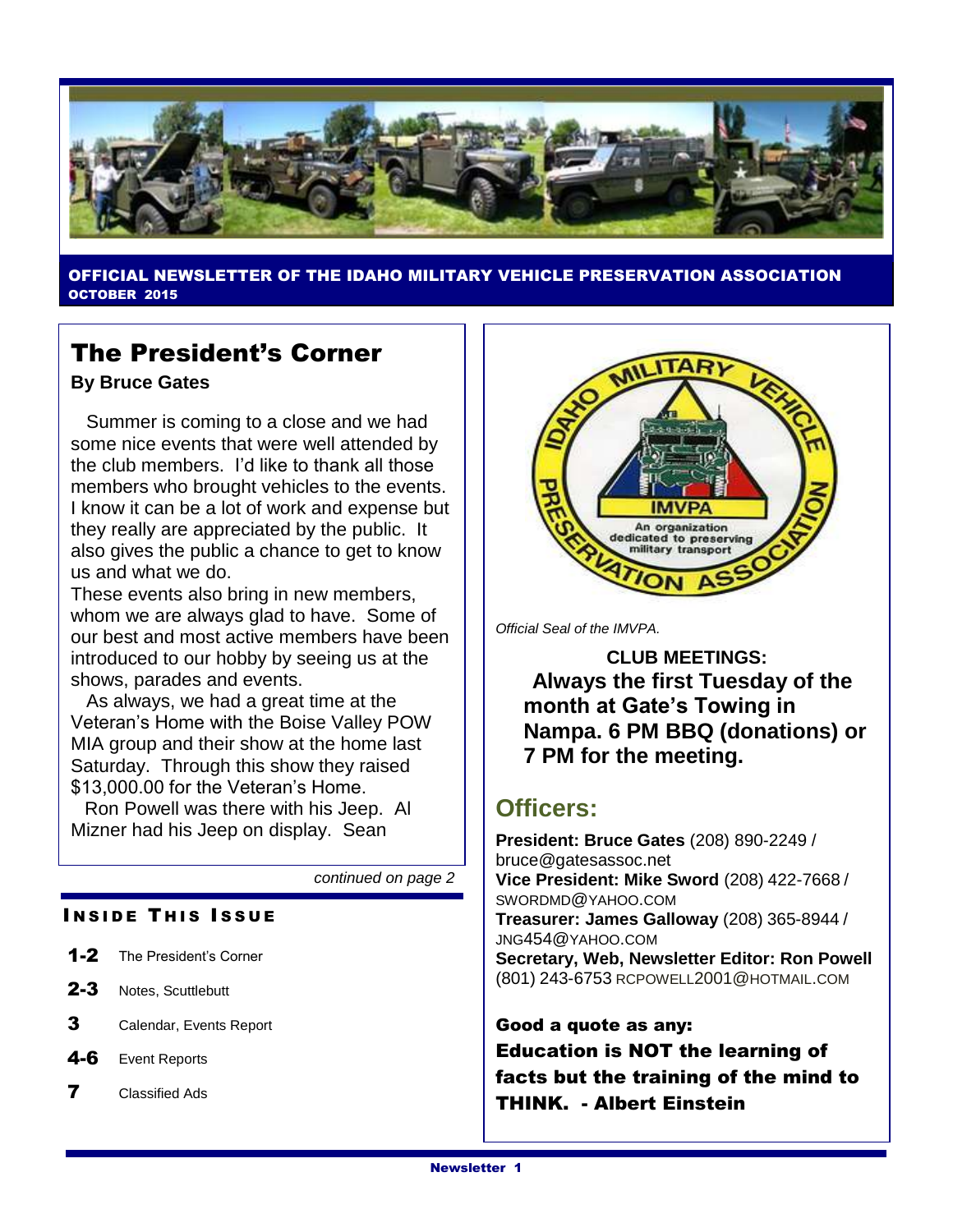Washam and Thomas (Smitty) Smith took my M37 and Dnepr motorcycle to show off.

 On October 1, 2015 the Boise Valley POWMIA will have a Christmas parade in conjunction with the Marine Corps and their Toys for Tots toy drive beginning at 10:00 AM at High Desert Harley Davidson and ending at Quinn's lounge on Vista Ave. in Boise. I normally haul Santa Claus in my M37 in the parade. Anyone who would like to drive along in the parade in a military vehicle should contact me at 208-890-2249.

 Ron Powell is our point of contact for the Veteran's Day Parade in Boise this year so get your vehicle ready for that one. That is always a lot of fun and the last parade of the year. ❖

#### **Club Minutes By Ron P**

The September meeting was attended by 10 members. The treasurer gave his report on club funds and discussed expenditures. The calendar was reviewed out to November. The President asked me (Ron P) to preside over the meeting. I asked for input on past and future events.

At this meeting we did something a little bit different. We spent about 25 minutes talking about ways to change, improve the club, and utilize club funds. Mr. Wadley reminded us he had 5000 tri folds. He said he will order more shirts when approved, but at least 50 to make it economical. We had a lot of discussion on exactly what we pay for hats, shirts, stickers and patches vs. what we sell them for. We need this data for next month. The questions was raised, do we order more banners. I handed out pieces of paper so members could give me recommendations, pros and cons and even complaints. here are the results. Two members recommended we have plaques for different vehicles so people can know what they are.

Three members recommended the club procure a large sign (I think the intent was for something to post near a US flag that tells anyone passing by what we are about and who

#### we are).

Three members requested more trail rides. One member requested we follow the rules of order at meetings.

Three members believe we should have a quartermaster position where a member has a footlocker; brings the swag ie shirts, stickers, hats, patches etc. This serves the following: we make some sales each meeting, having swag available for every show, doesn't take up too much space, and provides new members with their items right away.

All members believed the club could promote itself better. Suggestions were, hand out trifolds, sell stickers, patches, and t-shirts. We discussed putting patches on hats. We noted the patch was a bit big for most hats. There was a question, do we sell hats? All members thought we should use club funds to buy a US flag for events and shows. The

Carrol brothers said they will build the flag stand. There was also some discussion on adding another flag to go with US flag, such as POW flag, or having a sign made. For the last 20 minutes of the meeting I did a helmet identification class from WW1 to present. ❖

### **Scuttlebutt:**

This link was submitted by Barry M. It's a tale about two P40 pilots who managed to fight back during the sneak attack on Pearl Harbor. **-** <https://www.youtube.com/embed/zS8HWFWaqa4> -Tire purchase: bids have gone out in order to get us the best price. More details expected at the meeting. Yeah we've been saying this for a while, and some of us are getting impatient. But if we want the best price, we should wait just a bit longer!

-The newsletter editor has been asking for fresh content, and a few of you have come forward for a member spotlight. Summer is a busy time with events but be patient please and we'll get your information published! -Bruce Gates submitted this link: it's worth a look!

[www.pacificwrecks.com](http://www.pacificwrecks.com/)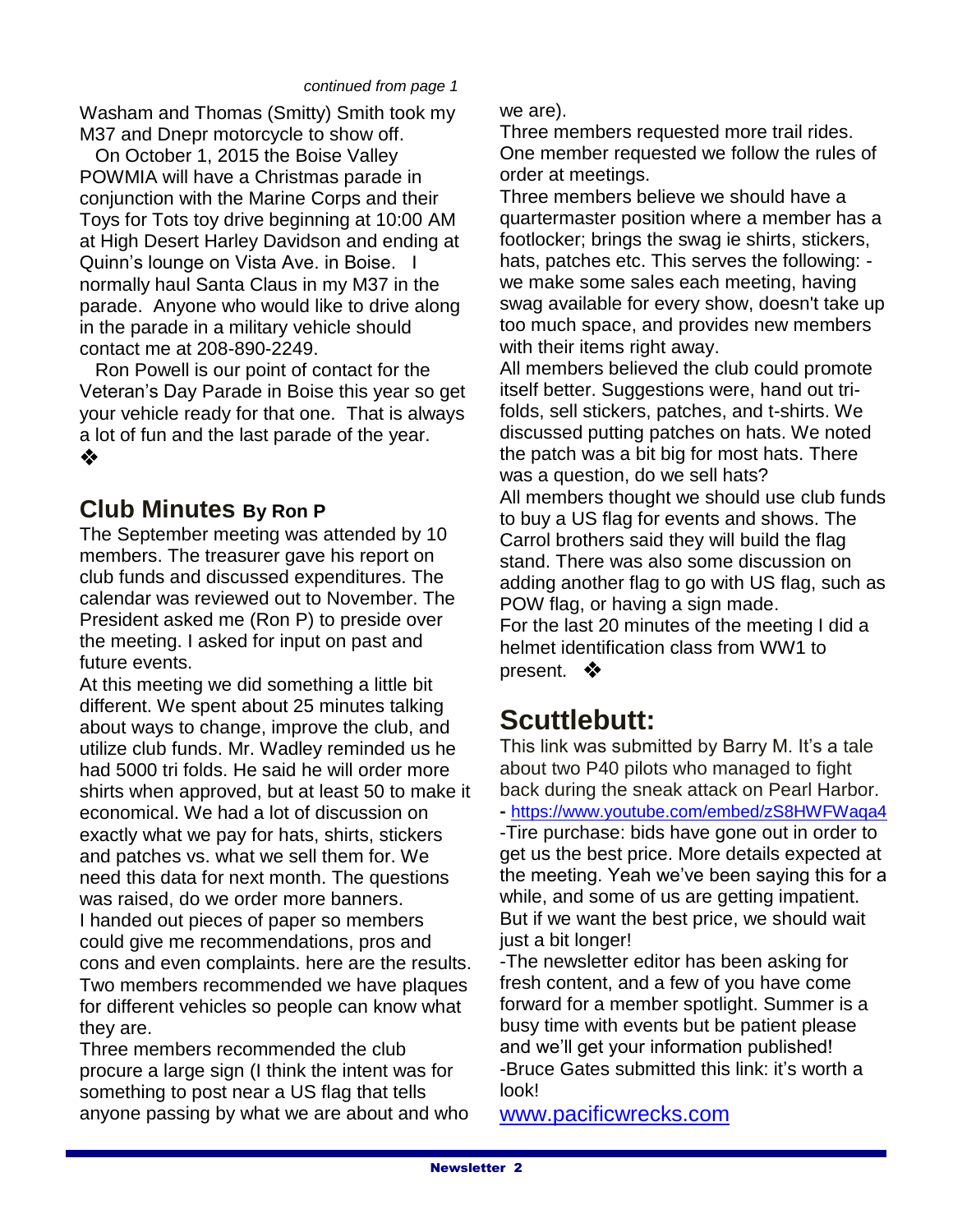## CALENDAR OF EVENTS

#### EVENT: BOISE VETERAN'S DAY PARADE 0930 AM, NOVEMBER 7TH

**THE 2015 VETERANS DAY PARADE WILL TAKE PLACE IN DOWNTOWN BOISE ON SATURDAY MORNING. THIS YEAR THE PARADE THEME WILL FOCUS ON THE VIETNAM WAR, BUT ATTENDING THE PARADE IS A GREAT WAY TO SHOW YOUR SUPPORT FOR ALL UNITED STATES ARMED FORCES VETERANS. WWW.BOISEVETERANSDAYPARADE.ORG** ❖

## **CLUB EVENT REPORT: Chrome at the Home Sept 2015 By Ron Powell**



This is an annual event sponsored by the Boise Valley POW MIA Corporation at the Idaho State Veteran's Home. We were invited to come back this year and were happy to do so. The purpose of the event is to raise funds for the veterans. Events included a motorcycle show and shine, flag ceremony, raffle, and free BBQ lunch. The IMVPA was represented by Al Mizner's M38, Bruce Gate's M37 and Dnepr motorcycle, and my GPW.

I attended this event last year and really looked forward to doing it again. It's a low impact event, where club members bring their vehicle and park it. Then they wait for vets to come around and check them out. Nice thing about this event is there is .25 cent coffee, free lunch, and best of all is the company of WW2 to present veterans of all ages.

I noticed the vets very much enjoyed looking over the MVs. I also overheard the Vietnam vets in attendance mention the M37 over and over. Since this was a motorcycle event primarily the MVs didn't get as much press but it was still fun.

Al Mizner and I did things a bit different. I invited Al and his wife to trailer his M38 to my place in Boise (he lives in Caldwell) and from there we convoyed our jeeps to the Vets Home. It was quite a hoot seeing people do double takes when they saw TWO old flattys driving by. I was thinking how much fun a convoy would be. Should this be the next club event before the weather turns? Hmmm, something to think about!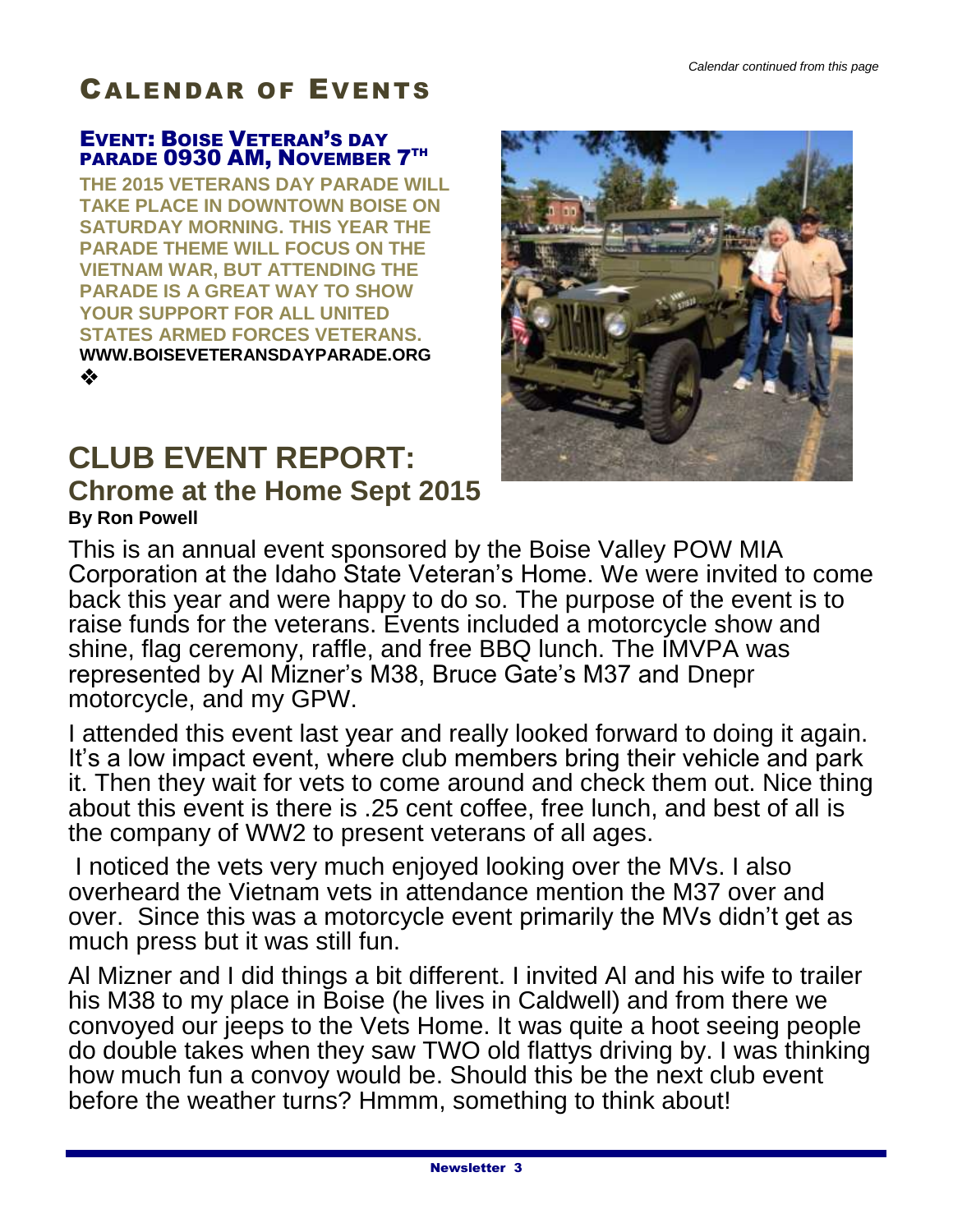

Mike Sword drops in to visit with us briefly. He was at work so had no time to stay for long. Sean, Thomas (Smitty), Al and his wife Bonnie pose for the cameras.



Smitty and Al pose in front of President Bruce's M37. Here is Ron with his GPW. ❖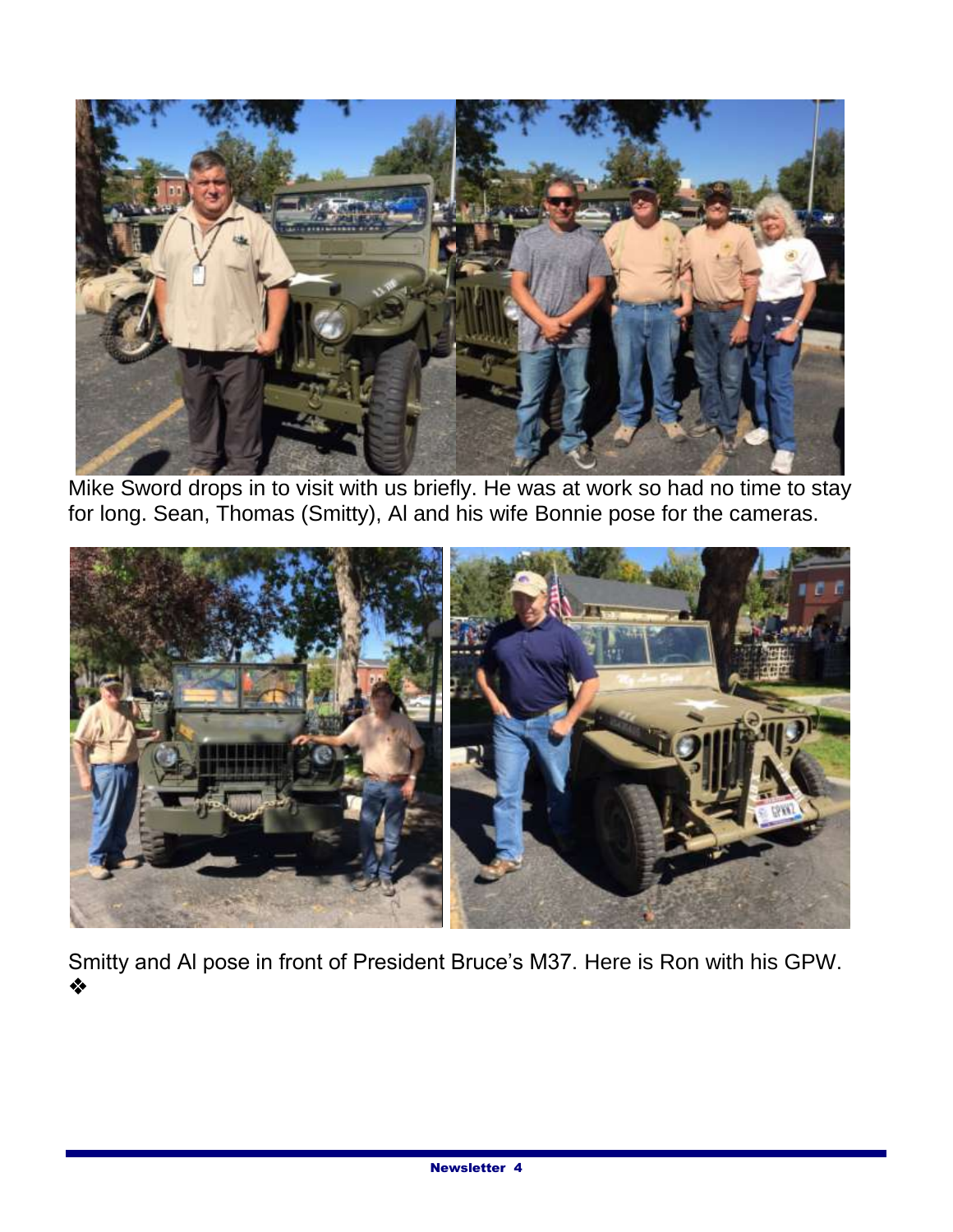#### **CLUB EVENT REPORT: Gore's MV Show and Swap Meet, Dillon Montana By Rick Giles**

We had a pretty good turnout considering the weather was less than cooperative. 12-15 vehicles and various towed armor pieces were to be seen. South Datoka, Idaho, Utah, Wyoming, and Montana were represented. Derek Gore and family put a lot of prep into this event and it showed. I look forward to next years event. Of particular interest was this MT tug from Bozeman.

(Editor's Note: the WW2 Jeep 6x6 MT Tug was an experimental vehicle designed in WW2 that didn't go into mass production. According to some sources only 15 were produced).



*ontinued from page 3*

Photos above: courtesy of Rick Giles. ♦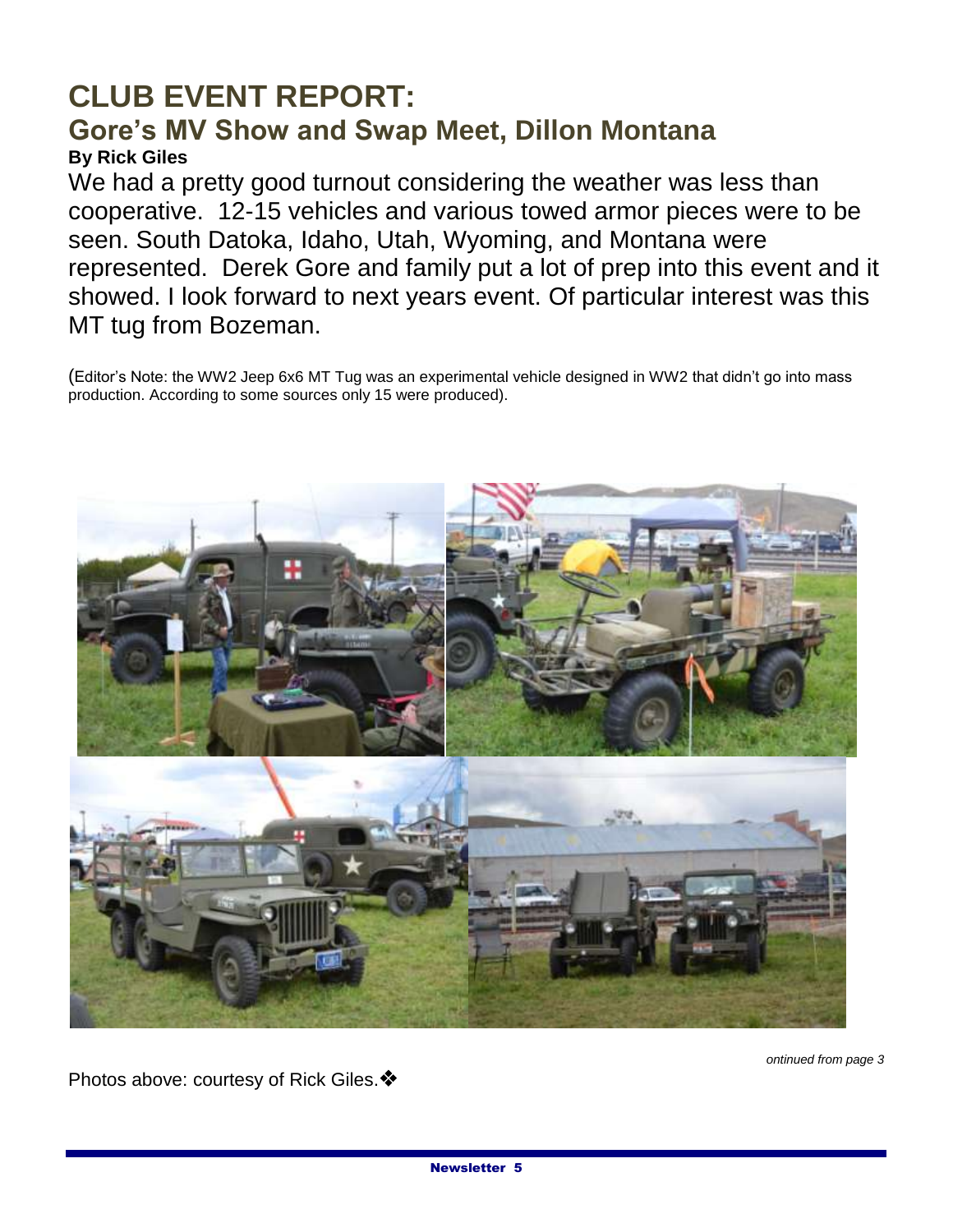## **CLUB EVENT REPORT IDAHO AIR NATIONAL GUARD FAMILY DAY by Ron Powell**

The show took place September  $13<sup>th</sup>$  at Gowen Field. It was a toy show which featured everything from classic cars, ATVs, UTVs, and remote control cars and planes. There was a live band, free food, and a bouncy house for the kids so big it filled half the hangar. My Jeep was the only military vehicle there. I brought it because I'm a volunteer on the Boise Veteran's Day Parade Committee so the GPW was parked in the hangar next to our table. I allowed plenty of kids pictures in it but all of the parents were respectful and asked first. I understand that last year the kids didn't treat the MVs well. I suppose this could have happened differently if it was outside with the rest of the vehicles.

So is it a show worth supporting next year? I think so. For one it's exciting to be on the flight line as that creates a photo opportunity. There was an A10 Warthog, F15 Strike Eagle and even a WW2 P51 Mustang. The food and the band alone made it a great time. With that said it was hot out on the flight line, and a bit noisy being on the airport. And it's definitely a kid oriented event. There really wasn't any shade to be found out there either. I heard a rumor this is the last one? Well I guess we'll see.  $\odot$ 



Ron's GPW at the Boise Veteran's Day Parade table, left. GPW and F15 Eagle, right.) ♦